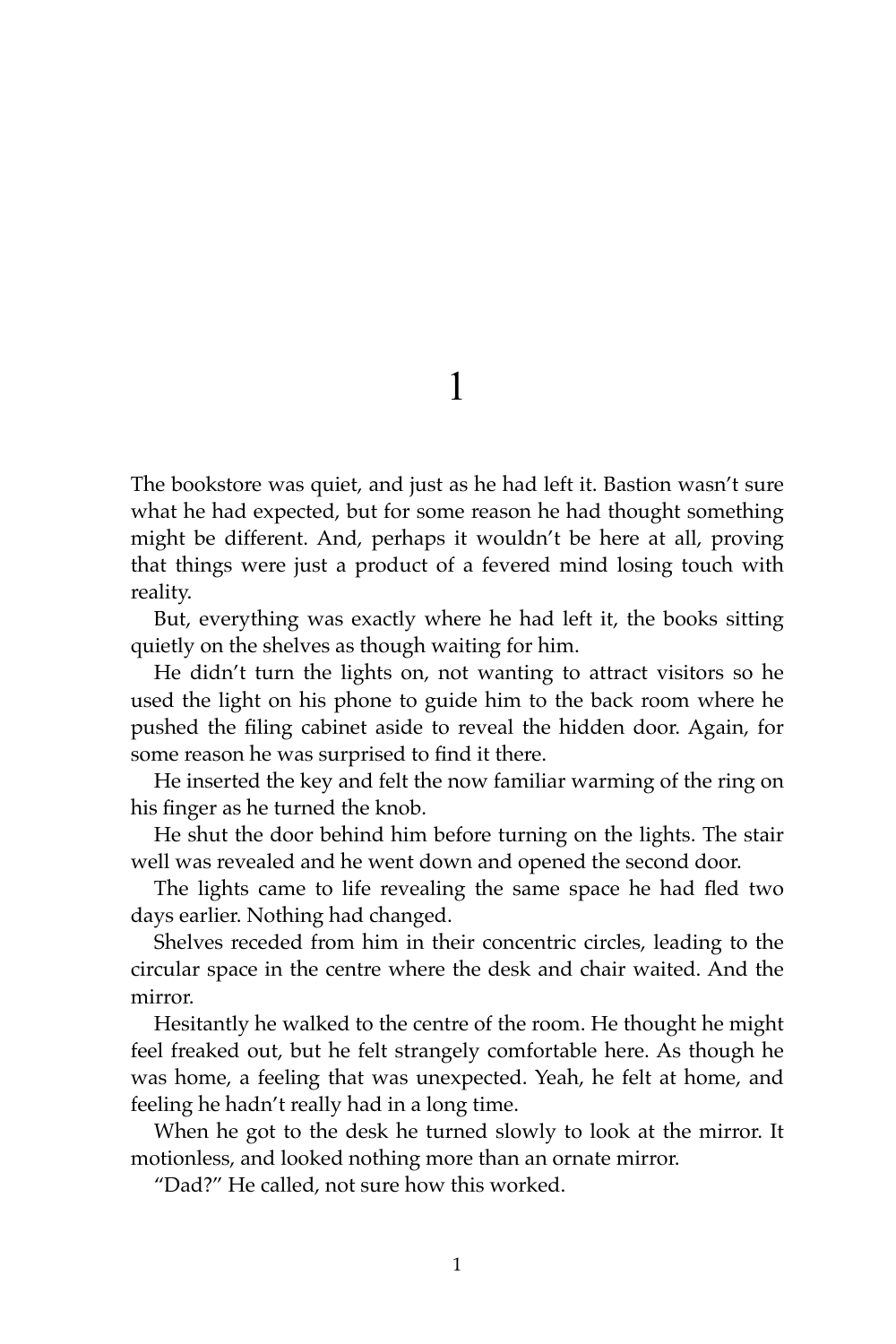Perhaps he needed to recite the same spell each time.

He walked around the desk to where the envelope lay where he had dropped it. He was just reaching to pick it up, when his father spoke behind him.

"Son."

Bastion gave a yell and jumped back.

"Damnit. You need to stop doing that!"

"Sorry, I forget that this is all new to you."

Bastion picked the envelope up and placed it on the desk. "I thought I might need to say this again."

From the mirror his father shook his head. "No, now that you've said it I can come and go. I thought I'd wait around, hoping that you'd come back. Look about earlier son, I'm sorry that this is all a shock-"

"It's fine. I'm sorry that I rushed out. I just needed time to think." His father gave a sad smile. "I understand."

They stood looking at each other for a moment. Bastion marvelled again at how familiar his father looked. Despite not seeing him for over ten years, he looked the same as when he was younger.

"So, do you, ummm, just hang around in the mirror or something? Where are you exactly?"

His father scratched his head. "Yeah, that's a tough one. I'm not actually *in* the mirror per se, more looking through it and out to you, kinda like you looking out a window."

"So, where are you?"

"I guess the easiest way to explain it is that I'm in a version of the afterlife. Not fully passed through. A kind of in-between world between the world of the living and the world of the dead. I cast the spell before I died, in preparation, so that I would be able to come back to you. It's not really *allowed*, but I wanted to make sure I could be there for you when the Lumination happened for you."

Bastion nodded, trying to take all of this in, and it was a lot to come to terms with.

"Right. So, you can only look through this mirror?"

His father smiled, and then disappeared. "Actually, no, I can appear in any reflective surface that is sufficiently clear."

Bastion spun around and saw his father's face, smiling at him from the reflective surface of the large magnifying glass. He walked over, eyes wide. "So, like anything reflective?"

"No not anything. Wood, stone, etc., won't work. They're too tied to your living world to be good conductors. But water and glass, things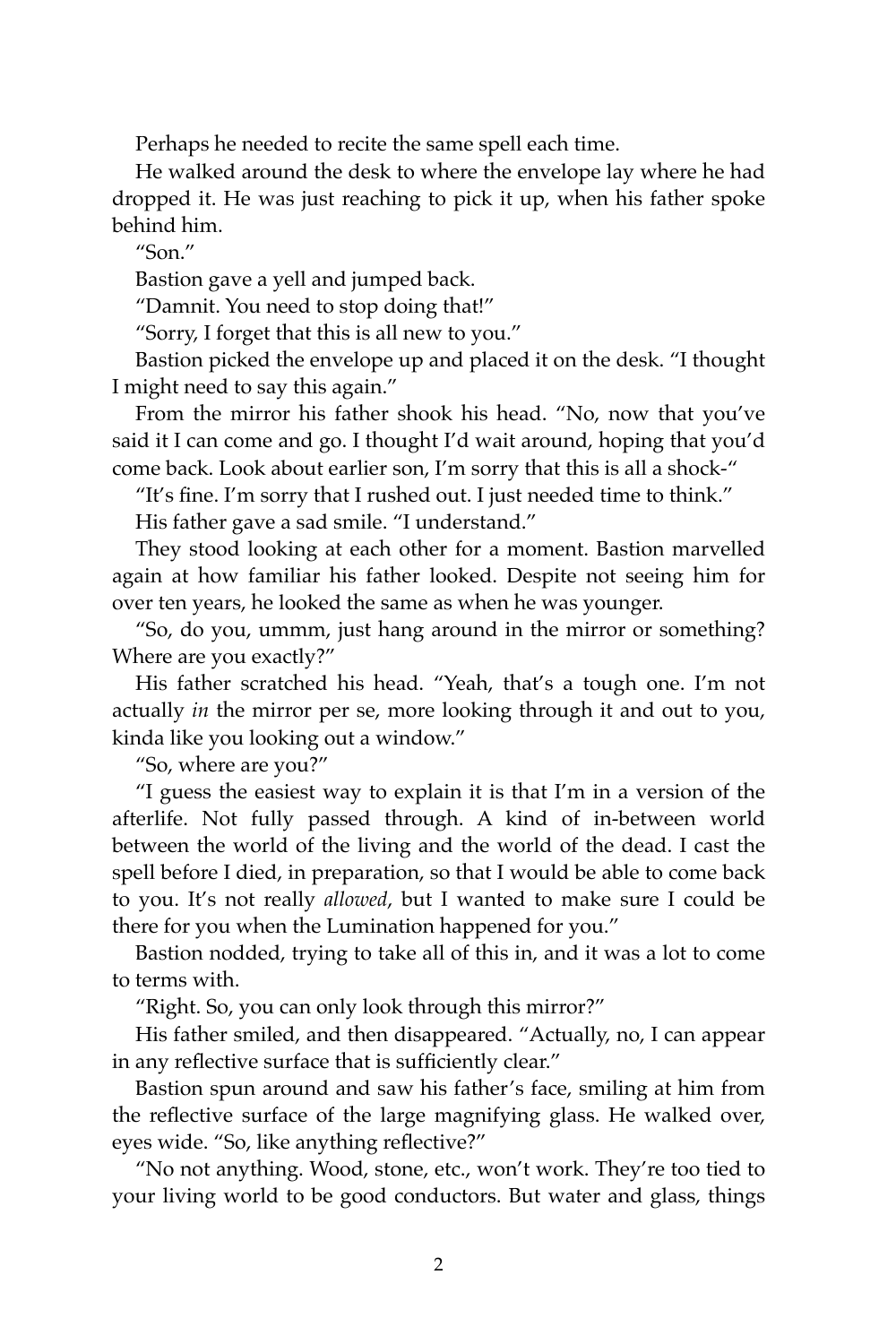that reflect the light well and that are more tied to the spiritual realm allow me to see and communicate through. Water has always been a good spiritual medium, and glass is transparent so it's more a conduit for light rather than a barrier.

"Gotcha." Bastion thought for a moment. "So anything like that, glass and water, you can communicate through. Anywhere?"

His father's image nodded. "Anywhere. But, because of the connection to you, I can most easily find you wherever you are."

"Like anywhere?"

His father nodded. "Space works differently here, so I can pretty much go anywhere you go."

"So, did you follow me when I left the other day?"

His father looked uncomfortable for a moment. "Well, not everywhere. But, I wanted to make sure you were all right."

Bastion didn't feel angry at this, but he also wasn't so sure about his father being able to follow him anywhere he wanted.

"Did you follow me to mum?"

A pained expression crossed his father's face. "I saw you go there, but I didn't go inside with you. " He paused. Then, "How is she?"

Bastion sat down in the chair, wondering what to say. "She's… the same as she's always been. I went wondering if she might be able to explain any of this but… she didn't say anything. She never does. She hasn't spoken in years."

Grief flitted over his father's features, and they sat in silence for a moment, considering their own feelings and the mixture of emotions they felt. They were two familiar strangers, but strangers nonetheless. Strangers that shared a history and blood, but still were not quite sure how to talk so openly about such things with each other.

Bastion changed the subject. "So, tell me a bit more about this Lumination thing and what Solarii is and what's this power you talked about."

His father looked relieved at the change of subject.

"Where to begin. Normally I'd explain all of this slowly to you over years. But, now's better than never I suppose. Lumination is what we call the awakening of the Light within you. All creatures have this light as part of them. It is what gives light. However some of us have an added measure of this Light, that allows us to perceive things differently, and do things that other humans cannot do. Call it power. Call it magic. It's really the harnessing of the Light that comes from The All Light - the creator. Or God, if you will.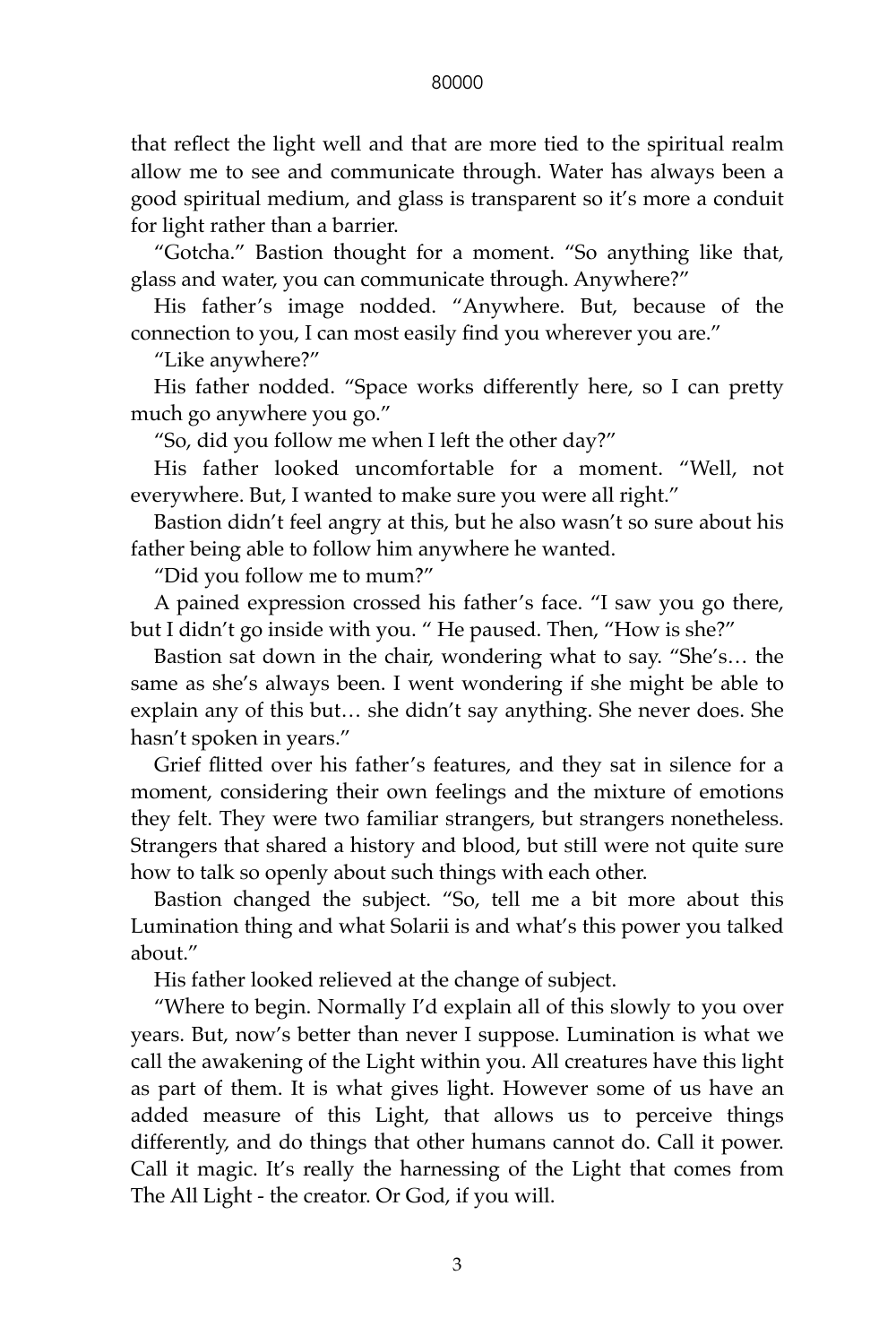Just as the body goes through a change taking a child's body into adulthood, so too does the Light within you change and awaken. You become Luminated with this light."

"And this normally happens when you're a teenager right?"

"Correct," his father said. "Normally this would have happened for you around the time of puberty."

"And so, what does this light-power thing do?"

"For everyone it is slightly different. Just as other skills and talents, Luminated humans have different strengths and skills with the light."

"Like what?"

His father smiled at Bastion's curiosity. "Well, some can channel their light to create illusions. Some can create heat and fire. Some can even use the light to see into the future, though that is a rare gift. All families differ in the talents and skills they manifest."

"And what about our family? What were our strengths?"

"Well, we had a few gifts that made us special. One of our greatest talents was the ability to see into others minds, to use the light to perceive thoughts and emotions of others, to understand their motivations."

"What? Mind-reading?"

"Well, it's a little more complicated than that, but yes, basically."

"And I can do it?"

"It would take some training, but as my son, you most likely could."

"What else?" Bastion felt himself feeling a little excited about all of this, as crazy as it sounded.

"Well, I'm not sure of everything you'd be able to do. That would show up over time and through training. But, I was particularly good at creating heat."

"What, like making fire?"

His father laughed. "Yeah, something like that."

Bastion ran his hands through his hair, and gave a small laugh of his own. "This is… crazy. I mean amazing, but… crazy."

"Yes, I can imagine it would take a bit of getting used to as an adult. Normally this is explained as children so it's easier to accept and comprehend."

Bastion toyed with the envelope on the table for a moment, pushing it around as he thought.

"So, could you show me"" he asked quietly.

His father gave a sad shake of his head. "Sorry son. I'm unable to do anything from where I am."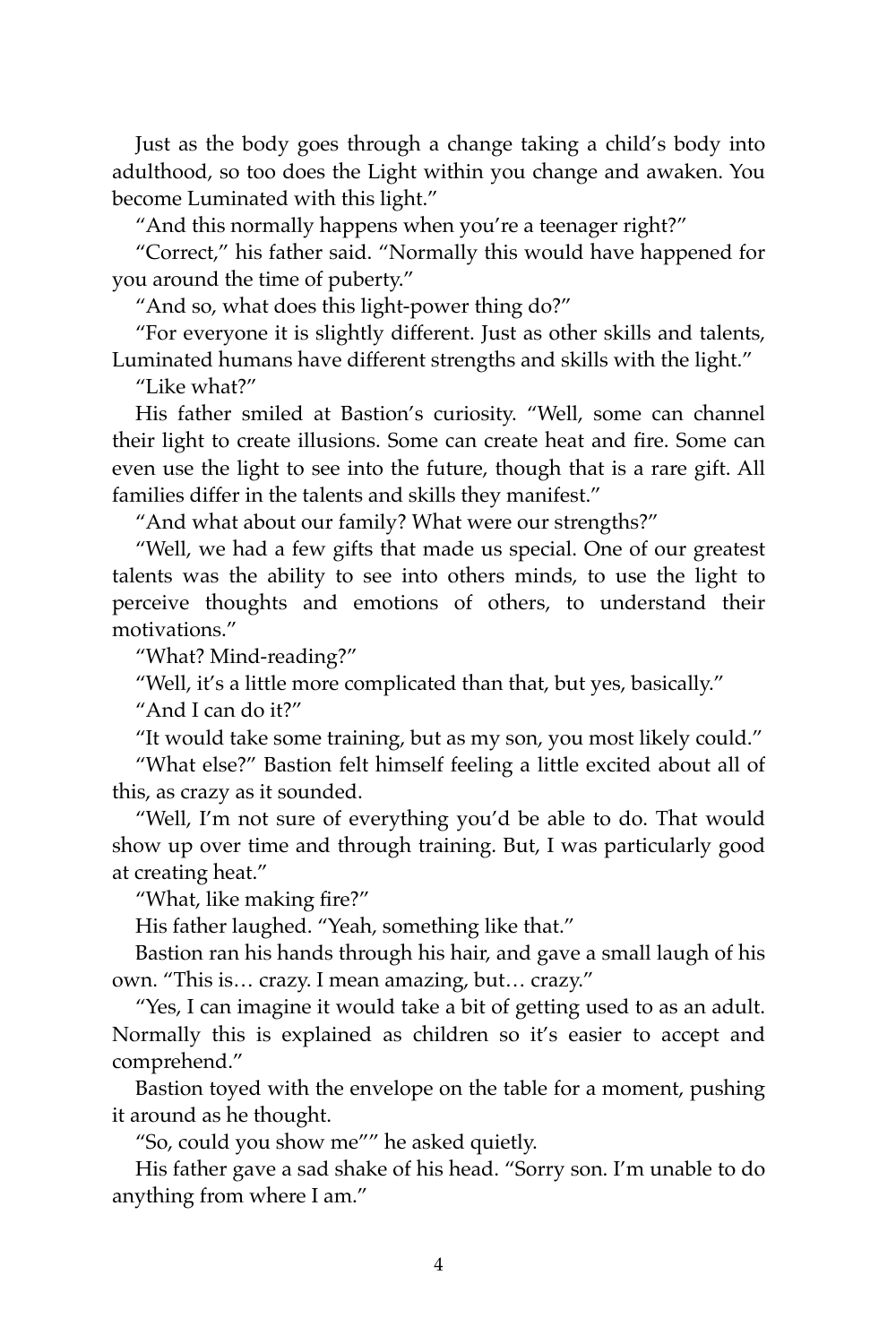Bastion's face fell.

"But, I could try help you do something."

Bastion looked up at his father, unable to hide the excitement.

"Sure. You are Solarii."

"Which means Child of the Sun or something?"

"Correct."

"So, what can I do? Could you teach me how to make fire or read people's minds?"

His father laughed. "Easy there. That takes a little bit of practise. Let's just start with something a bit more manageable for now. We'll start where all Solarii children start - learning to open the Lumis."

"Lumis?"

"Some people have referred to it as the third eye. Many humans have the ability, but with Solarii and Lunarii it is something that must be done in order to work the Light into the forms that you want."

"Like some kind of magical sight?"

"Yes. Something like that."

"Allright. Let's do it."

"Okay, first I want you to get comfortable and just relax. Have you ever meditated before?"

Bastion nodded. "I've dabbled in it, but never really stuck with it."

"Well, I want you to get into a bit of a meditative state. Just relax and breathe and just become aware of your body."

Bastion followed his fathers instructions. He closed his eyes and relaxed, breathing steadily and from his gut as he remembered doing when Myra had been trying to teach him how to meditate. He had never been very good at it however as his mind always wandered, and he always became aware of how itchy his nose could get. But, now, with his father watching him from the spirit world, he felt a newfound motivation to learn.

Steadily he worked through his muscles one by one, starting at his head and working his way down his body, breathing as he progressively relaxed each part. After some time his father spoke again.

"Do you feel like your body is relaxed?"

Bastion nodded.

"Good. In this state I want you to continue breathing but as you breathe I want you to imagine that instead of air, you are breathing light into you body, gathering it from around you and bringing it into yourself. Imagine it flowing into you freely and filling your body."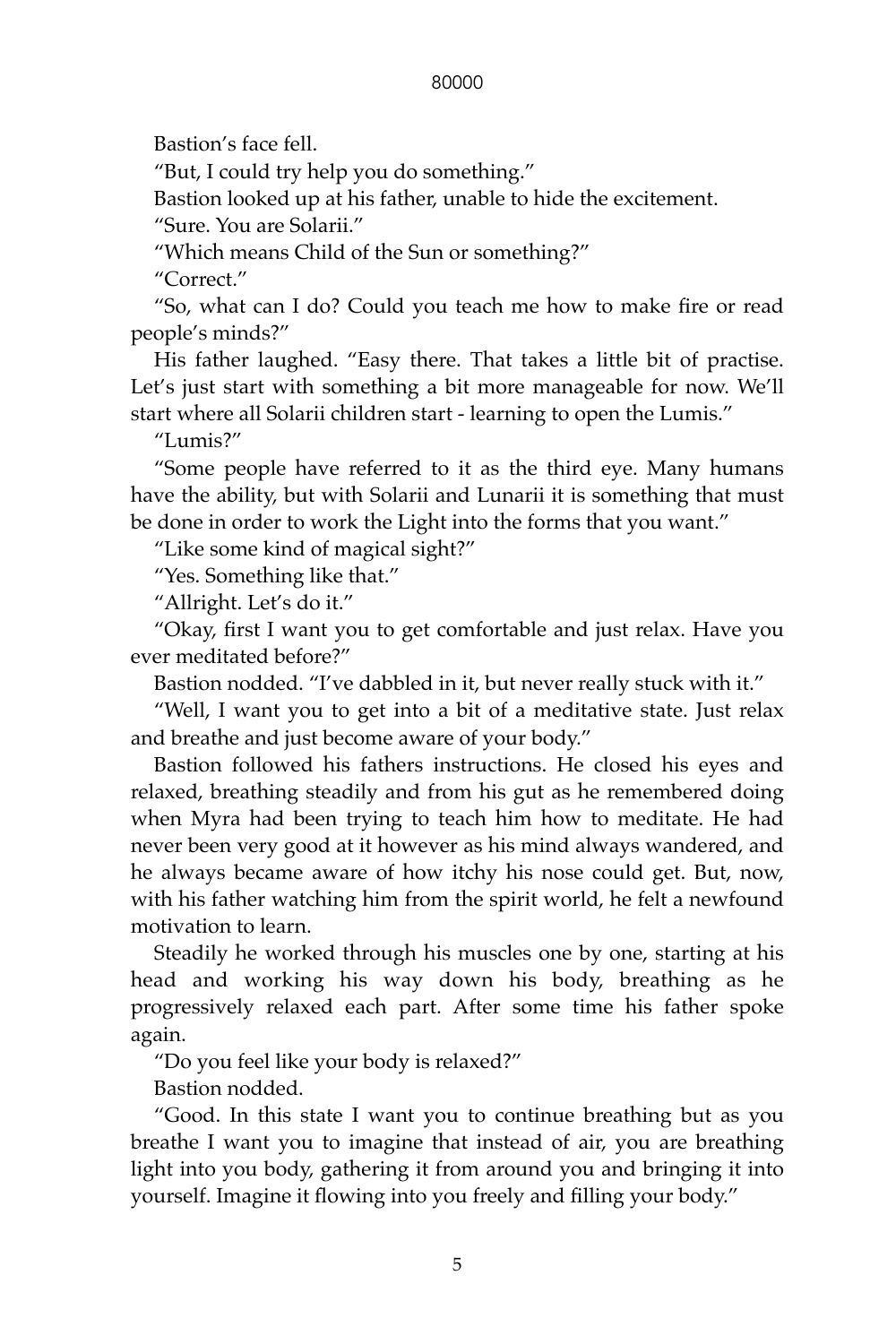Bastion tried to do as his father suggested. It took a few moments, but he eventually got the hang of it. In his mind he picture strands of light coming from around him and being breathed into his body, running through his limbs filling him. In his mind her pictured it gathering in his forehead, for some reason, where it began to gather in a growing pool.

"Good. Good. Continue doing this for a few minutes."

Bastion followed his fathers directions, and the more he breathed the more the light filled him and gathered in a calm swirling pool in his mind, a pool that he knew had always been there, but now he was connecting it to more light around him. The image soothed him, and he felt his body relaxing more and more, the aches and tiredness of earlier starting to fade away. There was another pool, centred around his navel, but it was the one in his head that drew his attention.

"Now, tell me how do you see the light in you, and where is it?"

"I see it in like a pool… a swirling pool and for some reason it is gathered in my head, like a deep swirling pool of light just above my eyes."

"Perfect!" His father's voice was soft, and sounded impressed, which made Bastion feel good. "That is exactly where it should be. You've taken to this naturally."

Bastion smiled at his father's praise.

Which was when he felt the faint thrum of a headache at the back of his head. The swirling pool of light in his mind rippled as though disturbed.

*Not now*, he thought to himself, and refocused on the breath and the light in his mind.

"Now, just continue focusing on that pool. Let it grow, and when feel like it is at a stage where it might flow out of your mind, I want you to open your eyes, and with the light, I want you to see it emanating from where it sits in your mind."

Bastion sat and breathed, ignoring the slow awakening beat of the headache. Instead he focused on the flow of light into his body, the gathering of it in his mind towards the top of his head. He focused on the pool, the way it pulsed with life and energy, a vibrant but steady energy. With each force the pool grew, until he felt like it wanted some release, wanted to overflow his mind from where it had gathered.

Following his father's instructions, he slowly opened his eyes, imagining the light in his mind was also opening with him, the glow releasing slightly from his mind and shining *through* his own eyes.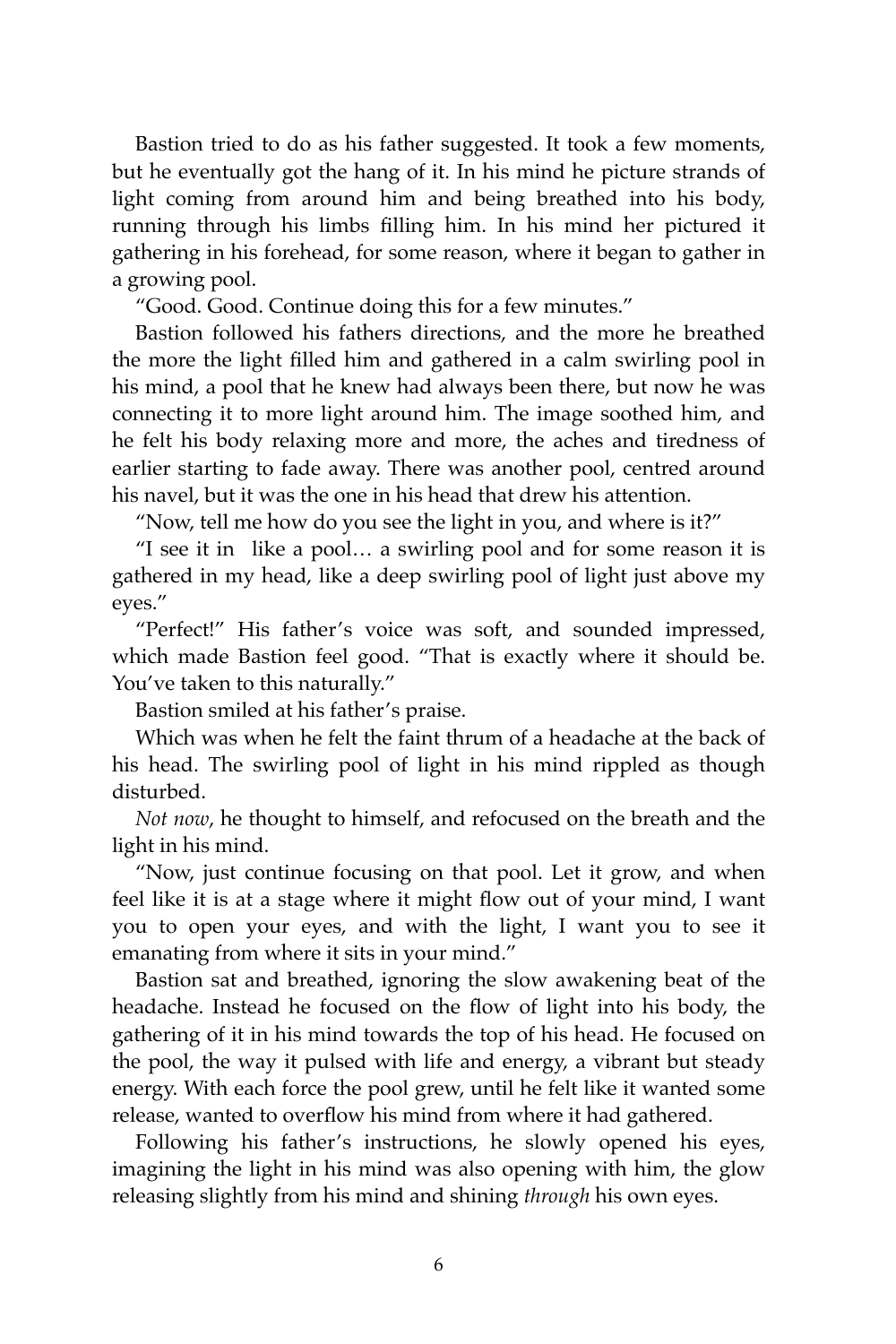"Holy crap!" Bastion said, as he opened his eyes.

His father laughed. "It's quite special isn't it."

Bastion couldn't speak. What he saw before him was not the same room he had seen before. Instead he was seeing it differently. He could still see everything as normal, bookshelves and a desk and books, but it was all brighter, the colours richer, the light in the ceiling were alive, not just bulbs anymore. He could feel the life in each of the sources of light. But, it was the other things that pulled his attention. In the far corner of the room he could see a spider, but not just the spider, he could see its *essence*. He could feel its life. There was a cockroach crawling along the rafter. This too glowed with its own source of life, and little beacon of life working its way along the rafter. There was life all around Bastion, life he had not noticed before.

"What am I seeing?"

"You're seeing life son. The Light that is all living creatures."

Bastion was amazed. Then he noticed the thin strands of light flowing towards him from all the other sources of light. There was even one coming to him from down the stairs. He lifted his hands and that was when he saw the he was glowing too, a golden hue emanating from his skin. He waved them in front of his face, waving them through the strands of light that flowed towards him, little beams that connected to him from all sources of light.

"I see, like light strings or something." He said quietly, running his hands through them. He could feel each one in his mind, individual strands connecting him to the sources around them. And in the distance, beyond the boundaries of the room and building he was in, he could sense a much greater source of light, and immense almost immeasurable lake that pulsed with light beyond his sight.

"We call those the strands. Your connections to the light around you. Wherever there is light, it will sustain you. From those you can create the things I was telling you before."

Bastion looked at his father, and his eyes widened. The mirror shone light, but it was dimmed. He could see the glowing figure of his father, and pulsing great light in the mirror, yet there was something covering his light, as though seen through some kind of gauze.

"I can see you. You're bright, but it's like something's covering you."

"Yes," his father said with a hint of sadness. "I'm beyond the veil of the living so you will be seeing my light which will appear muted to you."

Bastion nodded, and also felt a bit of sadness. He would have liked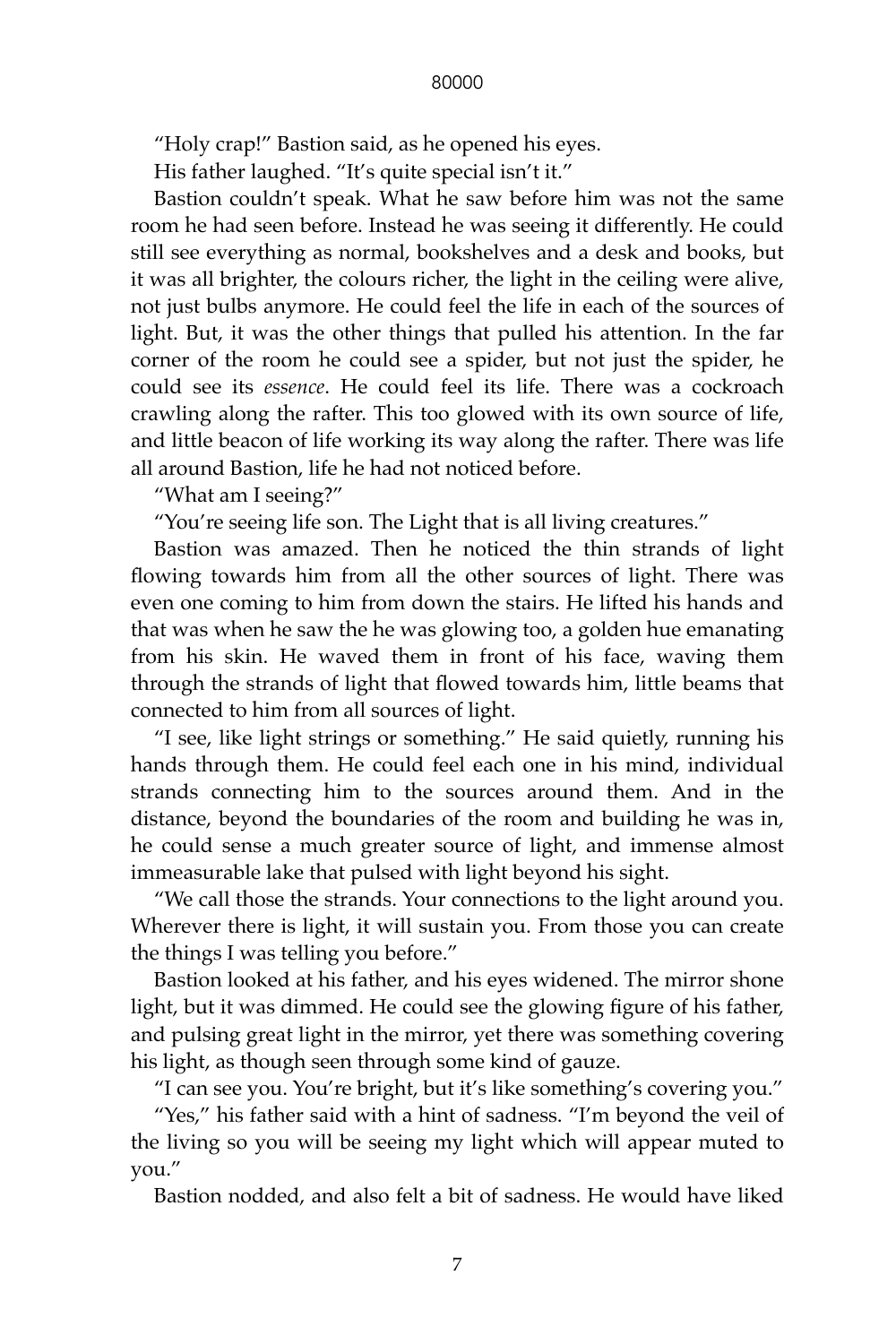to be experiencing this with his father in the same room, physically as well as spiritually.

The headache at the back of his head thrummed a little bit more, and the pool of light in his mind faltered. Bastion frowned at the same time as his father.

"What was that?" His father asked.

"Oh nothing. Just a little bit of a headache."

As if in response to his acknowledgement, the headache suddenly surged, sending a sharp spike into his mind right where he imagined the pool of light to be, and the light winked out, as did his ability to see the light around him. Suddenly the room appeared dim and less beautiful. He couldn't see the insects in the corners, and his father was just another image in a mirror now.

And the headache thrummed through his brain.

Bastion squinted his eyes closed and leaned over holding his head. "Damnit!"

"Son, what is it?"

Bastion waved him off. "Nothing, nothing. It's just his damn headache."

Bastion leaned back in the chair and breathed and slowly the thump of the headache receeded to sit at the back of his head once more. Slowly he opened his eyes, and smiled. "So, how'd I do?"

Bastion's smile faded when he saw his father's expression. His father stared at his son, with a frown and concern on his face.

"Tell me about this headache son."

"I said it's nothing. Just a headache. I don't think I've been getting enough sleep lately."

"When did it start?"

Bastion frowned and shrugged. "I dunno, maybe a few days ago."

His father's frown deepened.

"Your acting like you've never heard of a headache before."

His father looked at him, and Bastion was reminded of how intense his father's gaze could be. "Bastion, tell me about when your Lumination occurred. Has anything weird happened?"

Confused Bastion thought back to the day the Lumination was supposed to have occurred, the day the headache first arrived. It had been his birthday. He had just come back from visiting his mother. The night of the first vision.

Bastion wanted to kick himself. The visions rushed back to him, and horror of the previous night. In his excitement to understand more, he